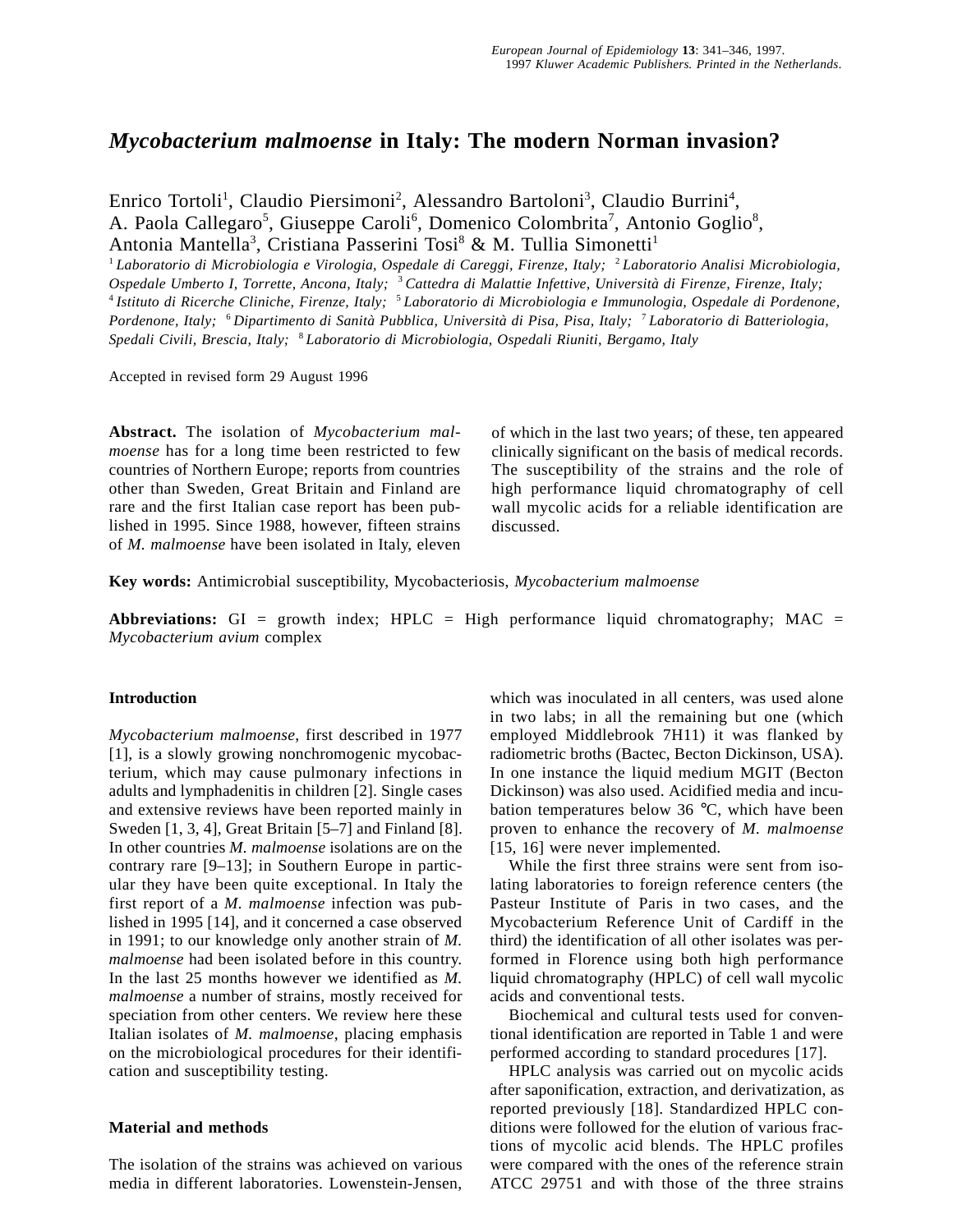| Test                                            | Result            | (% of positive) |
|-------------------------------------------------|-------------------|-----------------|
| Niacin                                          |                   | (0)             |
| Nitrate reduction                               |                   | (0)             |
| Thermostable catalase                           | $^{+}$            | (87)            |
| $\beta$ -glucosidase                            |                   | (0)             |
| Tween 80 hydrolysis (10 days)                   | $^{+}$            | (100)           |
| Tellurite reduction                             |                   | (7)             |
| Arylsulfatase (3 days)                          |                   | (0)             |
| Urease                                          | $^{+}$            | (100)           |
| Catalase (over 45 mm of foam)                   |                   | (7)             |
| Photochromogenicity                             |                   | (0)             |
| Scotochromogenicity                             |                   | (0)             |
| Growth at 25 °C                                 | $^{+}$            | (100)           |
| Growth at 37 °C                                 | $\mathbf V$       | (47)            |
| Growth at $45^{\circ}$ C                        |                   | (0)             |
| MacConkey                                       |                   | (0)             |
| Tolerance to:                                   |                   |                 |
| p-nitrobenzoate $(500 \mu g/ml)$                | $\qquad \qquad +$ | (100)           |
| NaCl (5%)                                       |                   | (0)             |
| Thiophene-2-carboxylic hydrazide $(5 \mu g/ml)$ | $^{+}$            | (100)           |
| Thiacetazone $(10 \ \mu g/ml)$                  | $^{+}$            | (100)           |
| Hydroxylamine $(500 \mu g/ml)$                  | $\qquad \qquad +$ | (80)            |
| Isoniazid $(1 \mu g/ml)$                        | $^{+}$            | (100)           |
| Oleate $(250 \mu g/ml)$                         |                   | (20)            |
| Growth rate                                     | $> 30$ days       | (100)           |
| Colonial morphology                             | Smooth            | (100)           |

**Table 1.** Results of conventional biochemical, cultural and inhibition tests on 15 isolates of *Mycobacterium malmoense*

whose identification had been validated by reliable foreign reference centers.

Susceptibility testing was performed in radiometric liquid medium using the method developed for *Mycobacterium avium* complex (MAC) [19]. In short, a pre-inoculum broth culture was prepared by seeding a Bactec 12B vial with 100 µl of a No. 1 McFarland mycobacterial suspension; it was then incubated and read daily with a Bactec 460TB instrument until the achievement of a growth index  $(GI) \ge$ 999. An 1:100 dilution in Diluting fluid (Becton Dickinson) of such broth culture was used for the inoculum of radiometric vials added with twofold dilutions of the drugs to be tested. According to the standard procedure two drug-free control vials were inoculated with 100 µl of the above mentioned diluted culture and with the same volume of its further 1:100 dilution. The internal control conditions proposed for testing strains of MAC were applied without changes except for the time of final reading which was considered valid if achieved within 10 days (instead of 8 days of original technique). The alteration was adopted because of the slightly slower growth rate of *M. malmoense*.

Clinical and microbiological reports of all patients who grew in culture *M. malmoense* were carefully reviewed to ascertain the clinical significance of the finding according to the criteria proposed by the American Thoracic Society [20].

**Table 2.** Minimal inhibitory concentrations (MICs) of seven drugs against 15 isolates of *Mycobacterium malmoense*

| Drug           | MIC <sub>50</sub> | MIC <sub>90</sub> | Range        |
|----------------|-------------------|-------------------|--------------|
| Amikacin       |                   | 8                 | $\leq 2-8$   |
| Ciprofloxacin  | 4                 | 4                 | $\leq 1-4$   |
| Clarithromycin | $\leq 2$          | $\leq 2$          | $\leq 2$     |
| Ethambutol     | 4                 | 8                 | $\leq 2-8$   |
| Rifabutin      | $\leq 0.5$        | $\leq 0.5$        | $\leq 0.5$   |
| Rifampin       | 2                 | 8                 | $\leq 0.5-8$ |
| Streptomycin   |                   | 8                 | $\leq 2 - 8$ |
|                |                   |                   |              |

#### **Results**

Clinical and microbiological features are reported in Table 3. The finding appeared clinically significant for ten patients out of 15. Of these, six were adults, mean age 55, and five of them presented pulmonary infections; four were children with lymphonodal localization of *M. malmoense* infection.

The 15 isolates were obtained in eight different cities, five of them contributing one isolate each. Excluding a center in which three strains were isolated within a one month period (only one of them being clinically significant), for all other cases spatial and temporal relation are excluded.

Only in five cases a clinical significance could not be proven; in one instance (case 1) the responsibility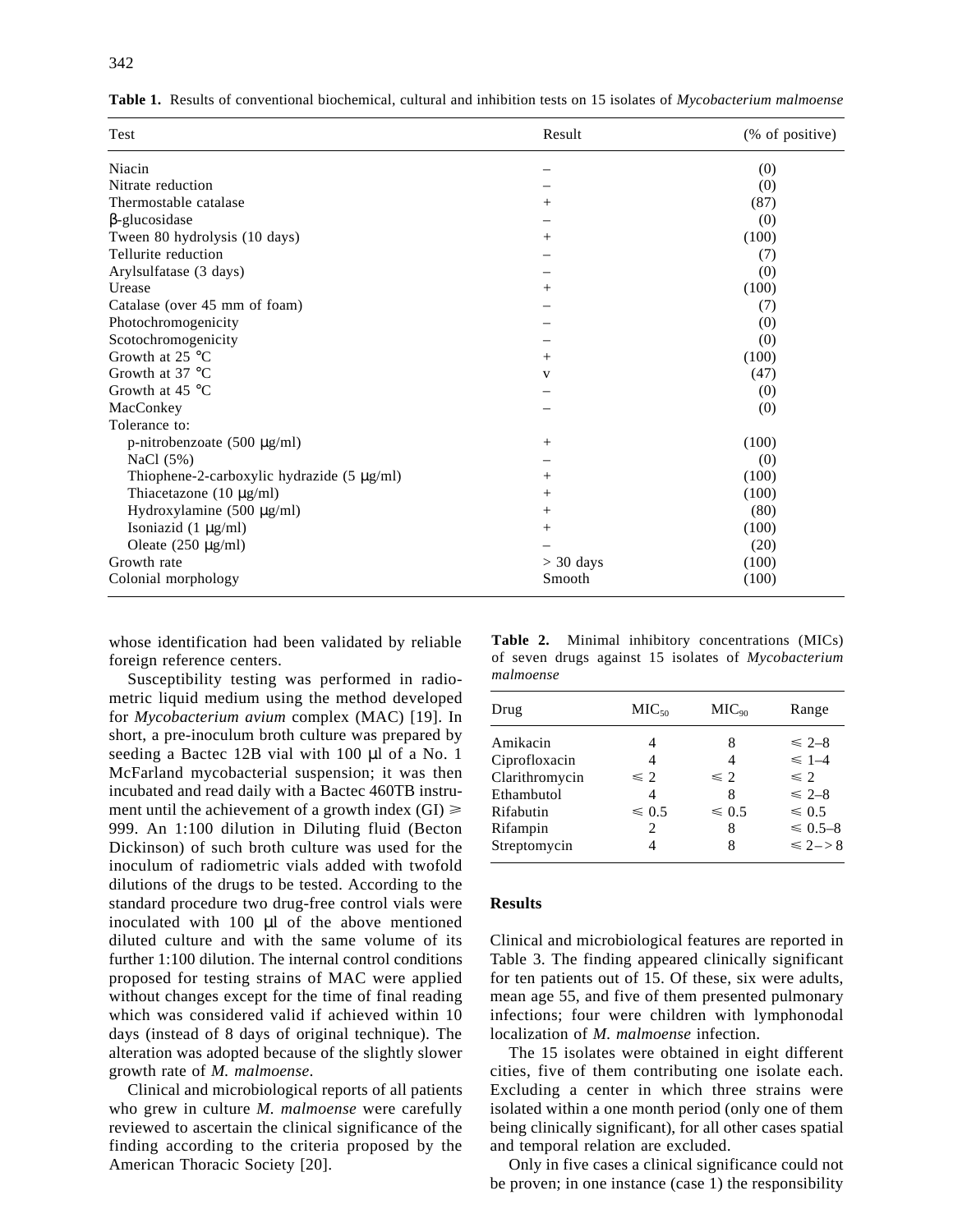|                                    |                                            | Table 3. Clinical and microbiological data on patients with Mycobacterium malmoense |                |               |                         |                                                      |          |                        |                          |                           |      |
|------------------------------------|--------------------------------------------|-------------------------------------------------------------------------------------|----------------|---------------|-------------------------|------------------------------------------------------|----------|------------------------|--------------------------|---------------------------|------|
| $(\text{sex}, \text{age})$<br>Case | Disease                                    | Treatment                                                                           | utcome<br>Ō    | Specimen      | Microscopy <sup>a</sup> | Histology <sup>ª</sup> Isolations Media <sup>b</sup> |          |                        | significance<br>Clinical | Isolation site            | Year |
| $1^{\circ}$ (M, 68)                | tuberculosis<br>cavitary                   | antituberculosis regimen                                                            | relapse        | sputum        | POS                     | n.d.                                                 | single   | $\Box$                 | $\overline{S}$           | Florence                  | 1988 |
| 2(F, 5)                            | lymphadenopathy<br>cervical                | surgical resection                                                                  | recovery       | lymph node    | NEG                     | typical                                              | single   | Bactec 12B             | YES                      | Ancona                    | 1991 |
| 3 (M, 32)                          | pneumonia                                  | antituberculosis regimen                                                            | recovery       | sputum        | <b>NEG</b>              | n.d.                                                 | single   | Bactec 12B             | $\frac{1}{2}$            | Bergamo                   | 1992 |
| 4(M, 6)                            | lymphadenopathy<br>cervical                | surgical resection                                                                  | recovery       | lymph node    | <b>NEG</b>              | typical                                              | single   | 7H11<br>$\Box$         | YES                      | Pisa                      | 1993 |
| 5 (M, 57)                          | tenosynovitis                              | surgical resection                                                                  | relapse        | pus           | <b>NEG</b>              | typical                                              | repeated | Bactec 12B             | YES                      | Bergamo                   | 1994 |
| 6(F, 51)                           | none                                       | none                                                                                | unchanged      | urine         | <b>NEG</b>              | n.d.                                                 | single   | Bactec 12B             | $\frac{1}{2}$            | Bergamo                   | 1994 |
| 7 (M, 65)                          | pleurisy                                   | non-antituberculosis drugs                                                          | recovery       | pleural fluid | <b>NEG</b>              | n.d.                                                 | single   | Bactec 12B             | $\frac{0}{\mathbf{X}}$   | Bergamo                   | 1994 |
| $8(M, 64)$                         | pulmonary cavities                         | antituberculosis regimen                                                            | chronicization | sputum        | POS                     | d.<br>n                                              | repeated | コ                      | YES                      | Castelnuovo<br>Garfagnana | 1994 |
| 9 (M, 30)                          | AIDS; pulmonary<br>infiltrate              | none                                                                                | dia<br>ಕಿ      | blood         | $\vec{a}$ .             | n.d.                                                 | single   | Bactec 13A             | YES                      | Brescia                   | 1994 |
| 10(M, 6)                           | lymphadenopathy<br>cervical                | surgical resection                                                                  | recovery       | lymph node    | NEG                     | typical                                              | repeated | Bactec 12B             | YES                      | Pordenone                 | 1995 |
| 11 (M, 74)                         | pulmonary cavities                         | antituberculosis regimen                                                            | improvement    | sputum        | POS                     | n.d.                                                 | repeated | Bactec 12B<br>LJ, MGIT | YES                      | Florence                  | 1995 |
| 12 (M, 9)                          | lymphadenopathy<br>cervical                | surgical resection                                                                  | recovery       | lymph node    | <b>NEG</b>              | typical                                              | single   | 7H11                   | YES                      | Pisa                      | 1995 |
| 13 (F, 75)                         | pulmonary cavities                         | antituberculosis regimen                                                            | improvement    | sputum        | NEG                     | n.d.                                                 | single   | Bactec 12B             | <b>XES</b>               | Bergamo                   | 1995 |
| 14 (F, 81)                         | bronchiectasia<br>chronic                  | none                                                                                | unchanged      | sputum        | POS                     | n.d.                                                 | repeated | Bactec 12B             | Uncertain                | Bergamo                   | 1995 |
| 15 (M, 33)                         | interstitial infiltrate<br>AIDS: pulmonary | antituberculosis regimen                                                            | improvement    | sputum        | POS                     | n.d.                                                 | repeated | Bactec 12B             | YES                      | Belluno                   | 1996 |

 $^a$  NEG = negative; POS = positive; n.d. = not done. LJ = Lowenstein-Jensen.

abc

*M. tuberculosis* was isolated from other specimens of this patient.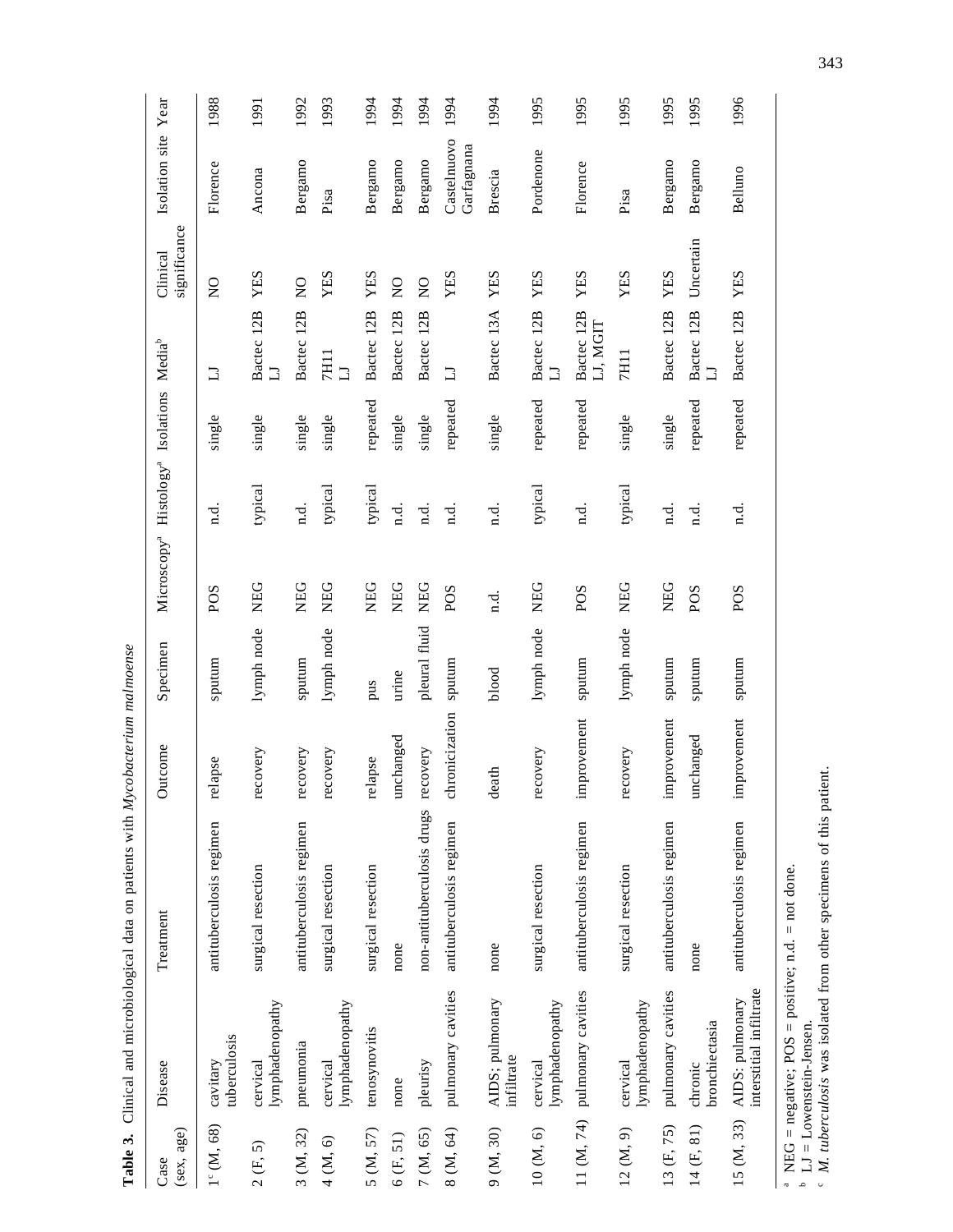of pulmonary cavitations was attributed to the concomitant presence of *Mycobacterium tuberculosis*, while in another (case 7), despite the isolation from a 'sterile site' (pleural fluid), the recovery following a non-antituberculosis antibiotic treatment seems to suggest an etiology due to a different microbial agent and the contamination of the sample seems likely.

At least in one of the instances in which clinical significance was not acknowledged (case 14), some doubt exist because of the disagreement between microbiological (three positive smears and cultures) and clinical data (lack of suggestive chest abnormalities in an elderly bronchiectasis patient); no therapeutic regimen was undertaken and the patient remained stationary. On the contrary a treatment was given to patient 3, pending the identification of the isolate; the success of the therapy has not been sufficient to establish the clinical significance of the isolate, owing to the stringent criteria adopted.

*M. malmoense* was isolated twice from heavily immunocompromised AIDS patients (cases 9 and 15) suffering from cavitary pulmonary disease; the promptly undertaken antimycobacterial regimen resulted in improvement in one of them (case 15) while in the other (case 9), characterized also by disseminated *M. malmoense* infection, only a post mortem diagnosis was made because of the immediate death of the patient.

All children with cervical lymphadenopathy were surgically cured with complete recovery. Histology investigated in all such cases (patients 2, 4, 10 and 12) revealed the typical picture of this disease with granulomatous infiltration and caseating necrosis; acid fast bacilli were not seen.

Antimycobacterial regimen brought about amelioration in all patients with pulmonary lesions attributed to *M. malmoense* with evident improvement of general conditions and sterilization of cultures in two of them.

*M. malmoense* grew on Lowenstein Jensen in seven cases out of 15 (47%) and on Bactec 12B in all the ten instances in which this medium was inoculated. Rarely used media (Middlebrook 7H11, Bactec 13A and MGIT) were positive whenever were used, twice the first one and once each of the others.

Growth on solid media became evident only after six weeks or more while broth cultures scored positive at least two weeks early. The extent of primary growth on solid media was not regularly recorded, the presence of almost confluent colonies was however the prevailing occurrence.

The identification performed using conventional tests revealed a very homogeneous pattern for all the isolates (Table 1) which were all characterized by the scanty growth at 36 °C, the positivity of Tween 80 hydrolysis and urease, and the negativity of nitrate reductase.

The reference strain and all clinical isolates pre-

sented an identical mycolic acid pattern in HPLC characterized by 13 major peaks arranged in an uninterrupted late sequence (Figure 1); this is a unique pattern, clearly different from that of any other previously studied mycobacterial species.

The procedure used for susceptibility testing appeared quite suitable for the purpose, as it fulfilled all the requirements established in order to avoid errors due to excess or defect of inoculum.

The antimicrobial pattern of our *M. malmoense* strains is characterized by susceptibility to rifabutin and clarithromycin and by variable behavior of all other drugs; the less active molecules appeared to be streptomycin, ethambutol and ciprofloxacin (Table 2).

## **Discussion**

In countries other than Sweden, Finland and Great Britain the isolation of *M. malmoense* is not frequent and very few cases have been reported in areas of Southern Europe [9, 14, 21–23]. Since Italy has been one of the last countries to report its first isolation of *M. malmoense*, the number of isolations obtained recently was unexpected. Only time will tell whether



**Figure 1.** HPLC profile of *M. malmoense* compared with the one of *M. tuberculosis*; peaks labelled according to CDC convention ( $RT$  = retention time,  $IS$  = internal standard).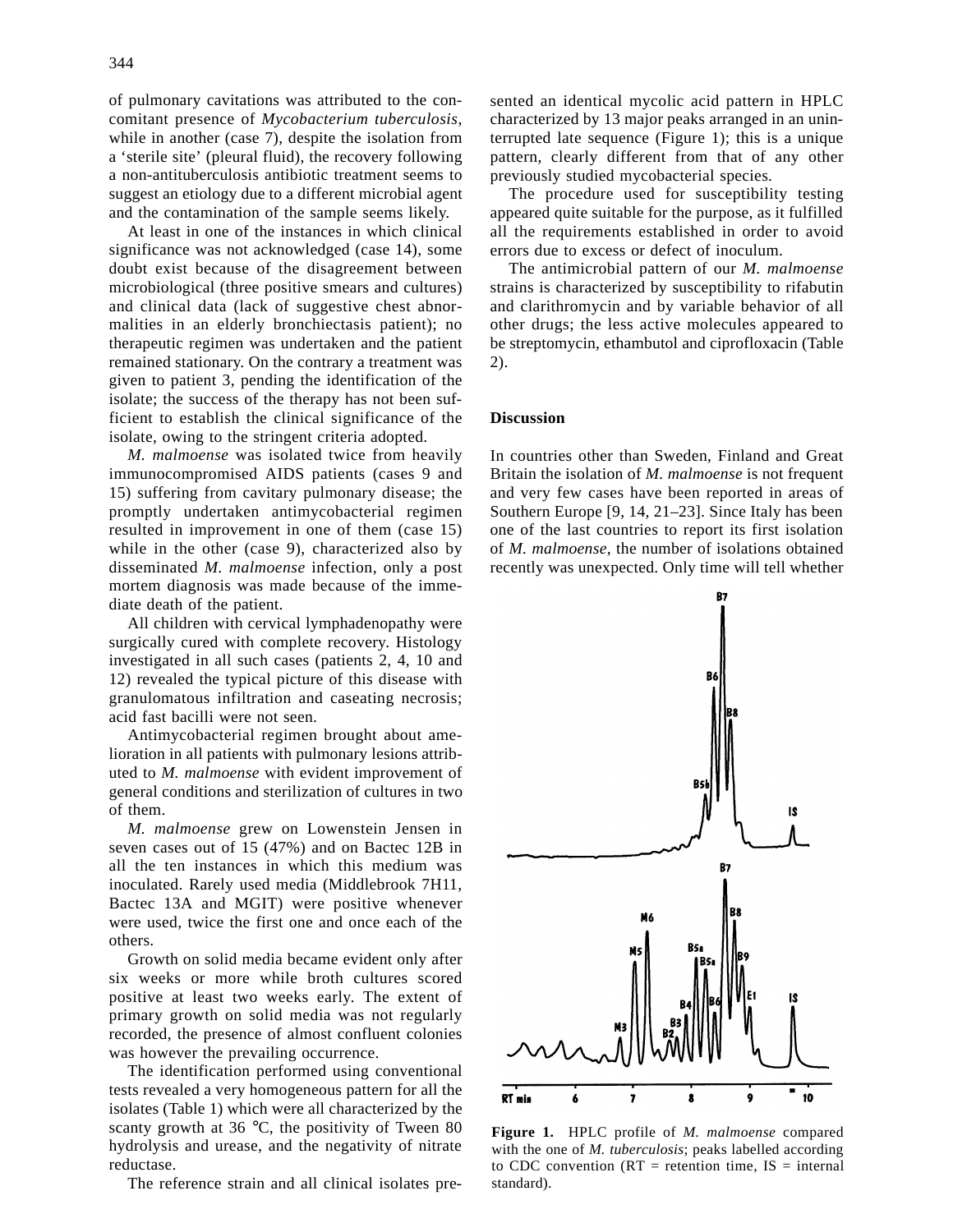this is due to chance or it is the beginning of a rising trend.

The strains reported here, six of which were isolated in liquid medium and failed to grow in the parallel cultures on Lowenstein Jensen, confirm the well known cultural difficulties of *M. malmoense* which grows best at 30  $^{\circ}$ C on acid medium [15, 16] and presents its optimal cultural results in broth. A firm conclusion on the ability of liquid nonradiometric media to enhance the growth of *M. malmoense* cannot be reached here; the prompt (2–4 weeks) growth on MGIT of several isolates from different samples of the same patient, achieved during an occasional trial of this novel medium, although promising, is in fact not probative.

The fastidious nature of *M. malmoense* suggests that the organism has a wider diffusion than estimated from the reported isolations; this is particularly true in countries like Italy where there is little awareness of this organism, and therefore no effort to use acid media and lower incubation temperatures. If this is correct, the trend towards an increased use of liquid media should contribute to raise the frequency of isolation of *M. malmoense*. The unusual recovery rate achieved in Italy in the last months cannot however be attributed to technical improvements, as none of the isolating centers had concomitantly modified its cultural procedures.

Opportunistic organisms are often isolated from clinical specimens in absence of disease, clinical relevance of our *M. malmoense* isolations is however extraordinarily high (67%), much more than the rate of most frequently encountered not tuberculous mycobacteria. A similar high percentage has however already been reported [8]; on the other hand, *M. malmoense* appears to have a very low prevalence in the environment, from which it has been isolated on very rare occasions [24, 25]; this suggests that this species has a higher virulence for man than most other nontuberculous mycobacteria, which are encountered more frequently, but have a lower chance to infect and cause disease. In this connection, the small proportion of cases with underlying immunodeficiency [26–30] (two of 15 our cases, five others in literature) demonstrate the ability of *M. malmoense* to overcome the normal host defenses.

The identification of *M. malmoense* using conventional tests is often problematic and reference centers always support it with other tests, mainly thin layer chromatography of cell wall mycolates [31]. The uniqueness of HPLC profile [32] allows unambiguous identification of *M. malmoense* without resorting to other tests.

Little is known about the antimicrobial susceptibility of *M. malmoense*. The full susceptibility of our strains only to clarithromycin and rifabutin somehow confirms the high level of resistance put in evidence by the only exhaustive susceptibility study available in literature [33]. Although performed with different procedures, both studies were carried out in liquid medium, which is known to provide the most reliable results [34].

The isolation of two strains from extremely immunocompromised AIDS patients emphasizes the preferential connection between disseminated mycobacterioses and HIV infection. In this connection the predominant role of *M. avium* complex and *M. tuberculosis* should not induce to underestimate the relevance of the steadily increasing group of other involved species.

Despite the slightly sensationalist title, whose aim is only to arouse reader's curiosity, no importation of *M. malmoense* from abroad is hypothesized here. At present no documentation exists concerning such mycobacterial flow and other hypotheses, first of all ecological modifications, appear more likely.

### **Acknowledgment**

We thank P. Urbano (Institute of Microbiology, University of Florence, Florence, Italy) for critically reviewing the manuscript.

#### **References**

- 01. Schröder KH, Juhlin I. *Mycobacterium malmoense* sp. nov. Int J Syst Bacteriol 1977; 27: 241–246.
- 02. Wayne LG, Sramek HA. Agents of newly recognized or infrequently encountered mycobacterial diseases. Clin Microbiol Rev 1992; 5: 1–25.
- 03. Henriques B, Hoffner SE, Petrini B, et al. Infection with *Mycobacterium malmoense* in Sweden: Report of 221 cases. Clin Infect Dis 1994; 18: 596–600.
- 04. Hoffner SE, Henriques B, Petrini B, Källenius G. *Mycobacterium malmoense*: An easily missed pathogen. J Clin Microbiol 1991; 29: 2673–2674.
- 05. Connolly MJ, Magee JG, Hendrick DJ, Jenkins PA. *Mycobacterium malmoense* in the north-east of England. Tubercle 1985; 66: 211–217.
- 06. France AJ, McLeod DT, Calder M, Seaton A. *Mycobacterium malmoense* infections in Scotland: An increasing problem. Thorax 1987; 42: 593–595.
- 07. Jenkins PA, Tsukamura M. Infections with *Mycobacterium malmoense* in England and Wales. Tubercle 1979; 60: 71–76.
- 08. Katila ML, Brander E, Jantzen E, Huttunen R, Linkosalo L. Chemotypes of *Mycobacterium malmoense* based on glycolipid profiles. J Clin Microbiol 1991; 29: 355–358.
- 09. Bauriaud R, Carbonnelle B, Castets M, et al. *Mycobacterium malmoense*: Nouvel agent de mycobactériose en France. Méd Mal Infect 1994; 24: 747–758.
- 10. Beer-Gluck V, Leuenberger P, Michetti F, Pernet M. *Mycobacterium malmoense*, the causative agent of a pulmonary infection in Lausanne. Experientia 1985; 41: 538.